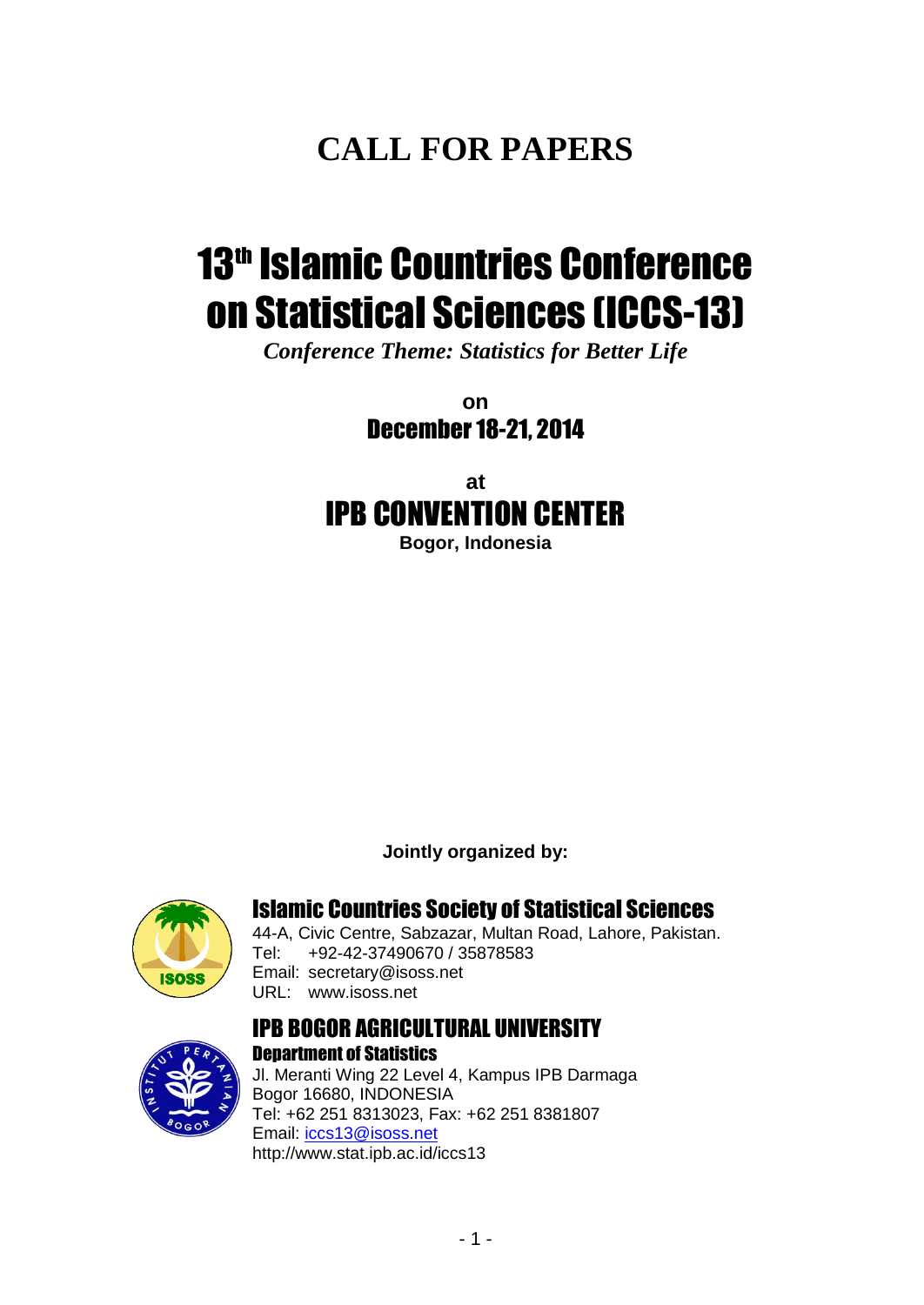## **IPB Bogor Agricultural University**

The vision of Bogor Agricultural University (IPB) is to become a leading researchbased university in the world with the major competence in tropical agriculture, biosciences, and possessing entrepreneurial characteristics.

In accordance with Regulation No. 154/2000, IPB's organization consists of Board of Trustees, Academic Senate, Board of Auditors, Rector, Vice Rectors, Deans, Vice Deans, Heads of Institution, Institution Secretary, Directors and Head of the Sub-directorates. In addition, IPB also has a library director and heads of other supporting elements, namely laboratories, workshops, studios, information centers, experiment gardens and security units and other necessary forms. IPB also has commercial business units whose leaders are appointed and dismissed by as well as responsible to Rector.

In accordance with Decree No. 55/MWA-IPB/2007, IPB also has Board of Professors, Executive Secretary, Treasurer, Offices, and the Diploma Programs. Based on the considerations according to the existing law, the result of organizational studies, benchmarking, and discussions with the faculty and department leaders of IPB, the organizational structure of IPB was established through the decision of MWA Number 77/MWA-IPB/2008 on February 1, 2008.

In the organization, administrative activities are centralized to the central office, while academic activities (education, research and community service) are decentralized to the Departments and Research Centers. The Departments and Centers become the spearhead in the Tridharma (three main responsibilities) of IPB. Business activities are professionally managed in a common mechanism in limited companies. However, the departments and centers are encouraged to generate income through the auxiliary enterprise activities in accordance with their competence and expertise.

#### **Vision**

"To become a leading research-based university in the world with the major competence in tropical agriculture, biosciences, and possessing entrepreneurial characteristics"

#### **Mission**

- 1. Conducting high quality higher education and comprehensive supervision of students for the purpose of promoting the nation's competitiveness.
- 2. Developing science and technology based on the current needs of the communities and the future trends.
- 3. Building a system of higher education management having the characteristics of entrepreneurship, effectiveness, efficiency, transparency and accountability.
- 4. Promoting the formation of civil society on the basis of truth and human rights.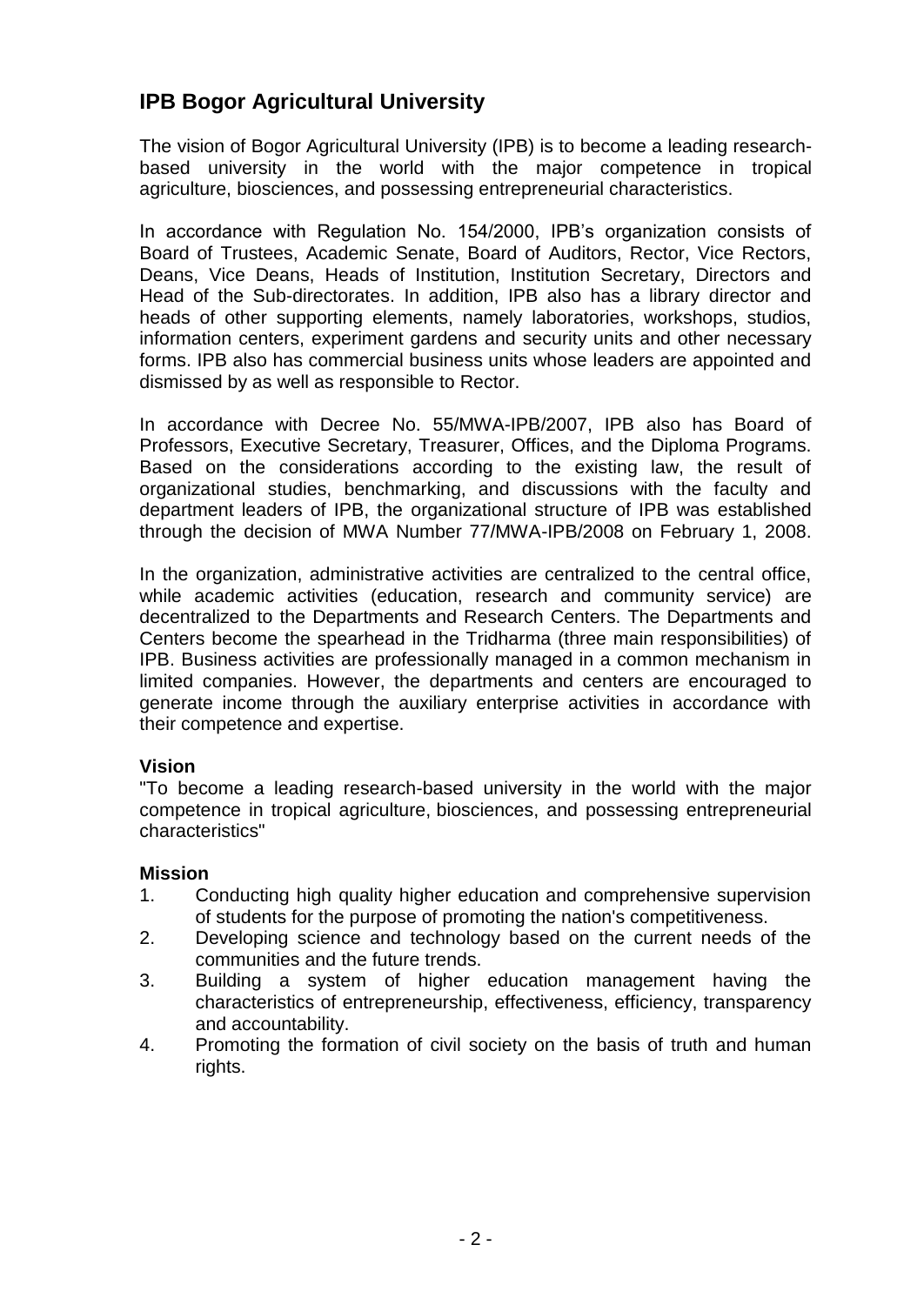#### **Islamic Countries Society of Statistical Sciences (ISOSS)**

The Islamic Countries Society of Statistical Sciences (ISOSS) was established during the First Islamic Countries Conference on Statistical Sciences (ICCS-I) held at Lahore on August 27-31, 1988 with the following main objectives:

- bring together research workers and practitioners in statistical sciences from all over the world and in particulars from Islamic Countries through mutual exchange program,
- highlight the contributions of Muslim scholars to the development of statistical sciences.
- organize and strengthen a central information system by establishing data banks and centres of information,
- associate statistically developed countries to help in developing and transferring of statistical technology to Islamic Countries.
- promote the application of statistical sciences including computer and information technology in the development of Islamic Countries.
- promote the use of computer technology, robotics and artificial intelligence in Islamic Countries.
- **•** establish training centres to promote statistical education.
- coordinate and unify courses in statistics at all levels of education in the Islamic Countries.
- organize conferences, seminars, colloquia, workshops, short courses, and any other means of communication helpful in exchanging scientific ideas.

Since the establishment ISOSS has been regularly organizing biennial conferences in collaboration with educational institutions/universities in various Islamic Countries:

- The First, Fourth, Sixth, Seventh, Eighth and Eleventh Islamic Countries Conferences on Statistical Sciences were held in 1988, 1994, 1999, 2001, 2005 and 2011 at Lahore (Pakistan).
- The Second and Ninth were held in 1990 and 2007 at Johor Bahru and Shah Alam (Malaysia) in collaboration with the Universiti Teknologi Malaysia, Johor Bahru, and Malaysian Institute of Statistics, Malaysia.
- The Third was held in 1992 at Rabat (Morocco).
- The Fifth Conference was arranged in 1996 at Malang (Indonesia) in collaboration with the Brawijaya University, Malang, Indonesia. On this occasion, an International Workshop on "Recent Development in Applied Statistics" was held on August 21-23, 1996 at Brawijaya University, Malang, Indonesia to honour Prof. Dr. Munir Ahmad, President ISOSS for his contribution to statistical sciences.
- The Tenth Conference was held in 2009 at [American University in Cairo](http://www.aucegypt.edu/) (AUC), Cairo, Egypt.
- The Twelfth Conference was organized in 2012 at Doha (Qatar) in collaboration with Department of Mathematics, Statistics and Physics, Qatar University.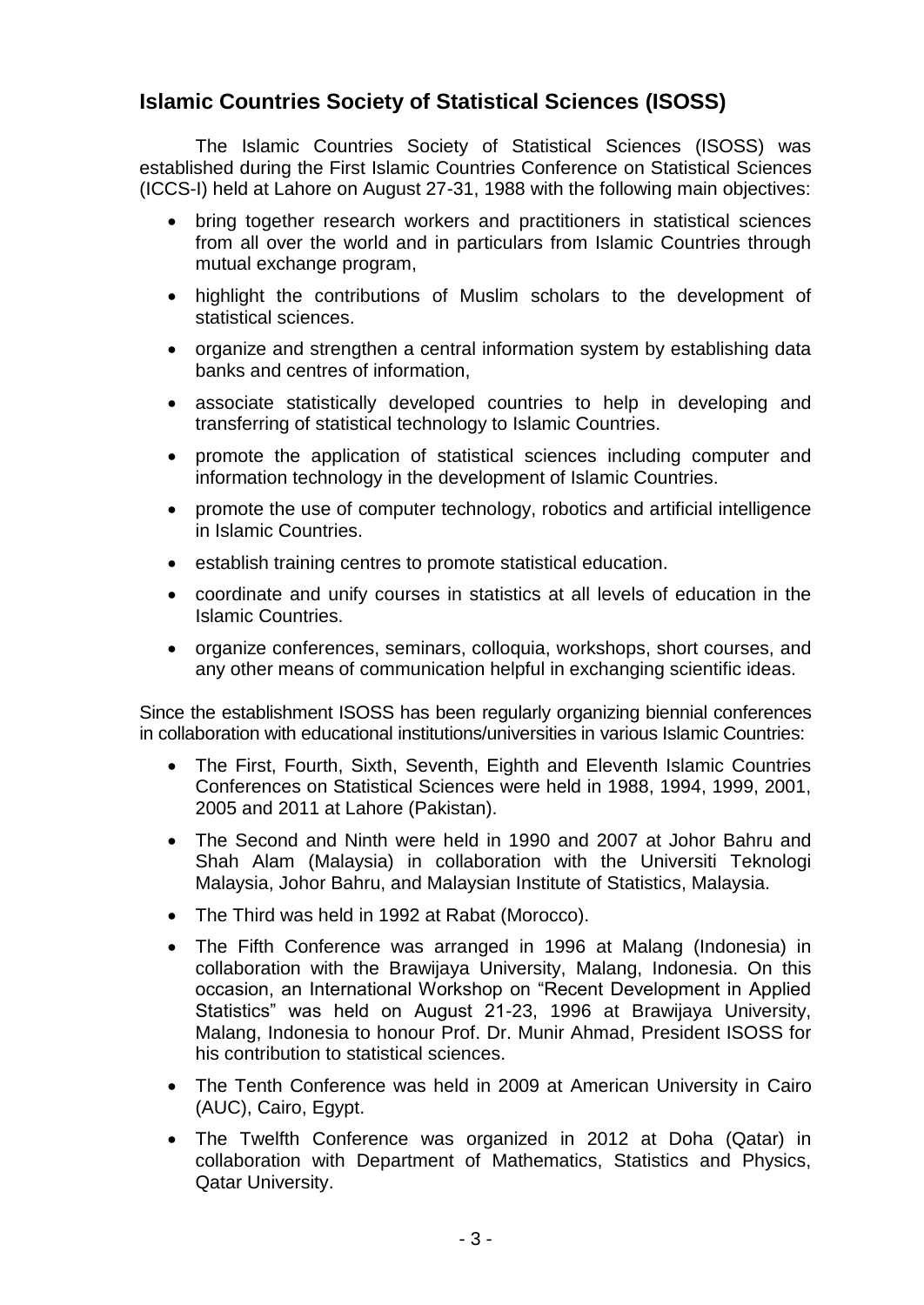## **CONFERENCE TOPICS**

We hope to collect papers on research issues on all aspects of statistical sciences, including:

- **statistical theory,**
- **probability models,**
- **stochastic process,**
- **statistical inference,**
- **survival analysis,**
- **biostatistics,**
- **bioinformatics,**
- **epidemiology,**
- **reliability theory,**
- **quality control,**
- **sampling,**
- **statistical computing,**
- **bayesian analysis,**
- **time series,**
- **econometrics,**
- **statistical demography,**
- **statistical education,**
- **financial mathematics,**
- **actuarial science,**
- **environmental statistics,**
- **economic statistics,**
- **official statistics,**
- **multivariate analysis,**
- **spatial analysis,**
- **directional data analysis,**
- **small area estimation,**
- **experimental design and others**

### **EXPECTED INVITED AND KEYNOTE SPEAKERS**

- 1. Dr. Ali S. Hadi, Egypt/USA
- 2. Dr. Shahjahan Khan, Australia
- 3. Dr. Munir Ahmad, Pakistan
- 4. Dr. Asep Saefuddin, Indonesia
- 5. Dr. A. El-Shaarawi, Canada/Egypt
- 6. Dr. Maman Djauhari, Malaysia
- 7. Dr. Salut Muhidin, Australia
- 8. Dr. Peter Goos, Belgium
- 9. Dr. Ray Chambers, Australia
- 10. Dr. Khairil A. Notodiputro, Indonesia
- 11. Dr. Shigehiko Kanaya, Japan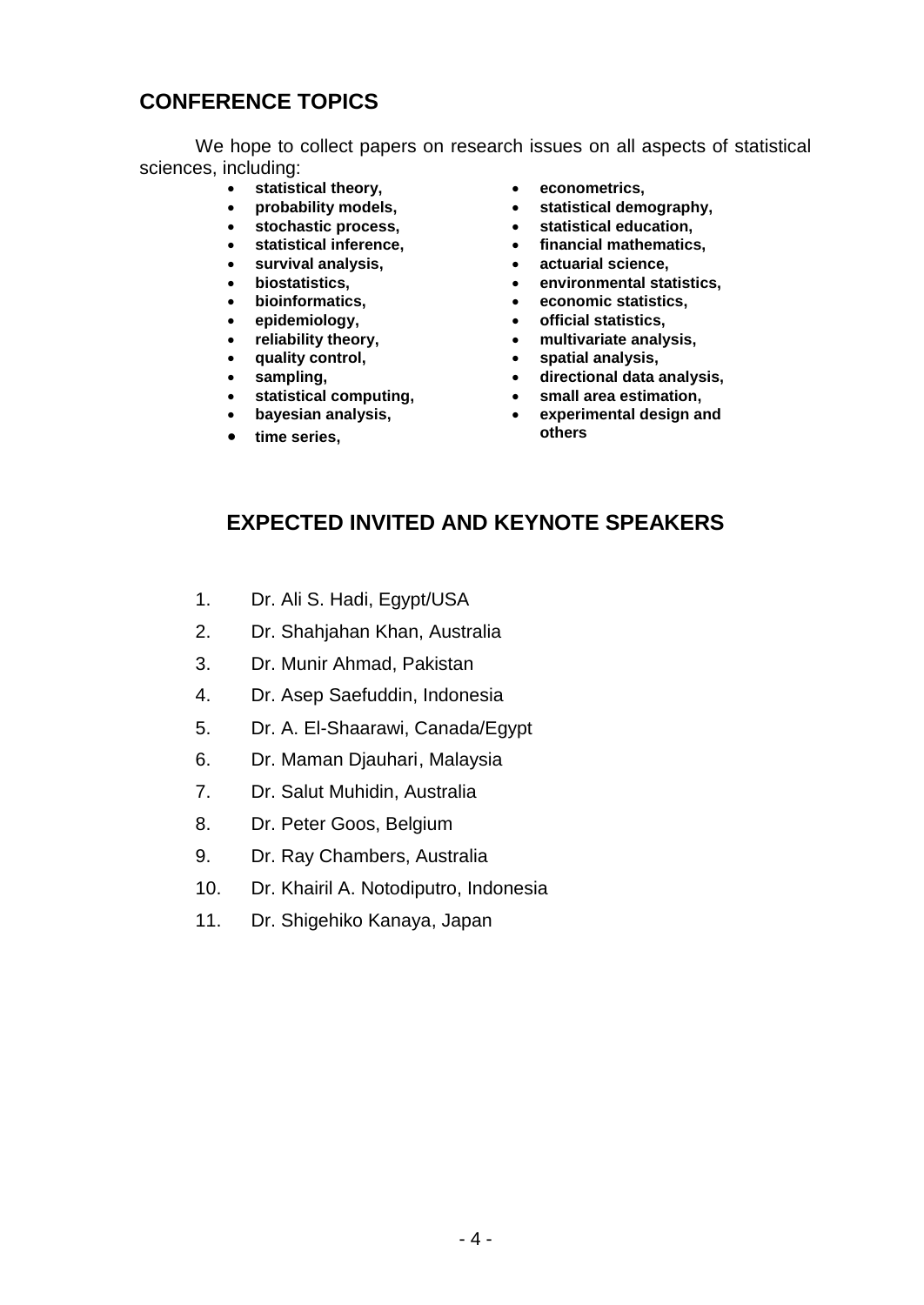## **SUBMISSION OF ABSTRACTS**

An Abstract of no more than 500 words should be submitted via e-mail/or airmail. Questions or queries may be sent to Dr. Munir Ahmad, Chairman of the International Scientific Committee.

| <b>Action</b>                      | <b>Deadline</b>   |  |
|------------------------------------|-------------------|--|
| Submission of Abstracts (extended) | October 20, 2014  |  |
| Notification of Paper Acceptance   | October 30, 2014  |  |
| Submission of full-length paper    | November 15, 2014 |  |
| <b>Publication of Proceedings</b>  | December 15, 2014 |  |

Abstracts and full length papers size 5″ x 7.5″ (width x height) with "Time New Roman" Font size 10 may be submitted via e-mail by using Microsoft Word software to Conference Secretariat:

### **SUBMISSION OF FULL LENGTH PAPER**

#### **Instructions to Authors**

- 1. Manuscripts should be single-spaced size  $5$ " x  $7.5$ " (width x height) with "Time New Roman" Font size 10. The paper should be divided into sections, numbered by Arabic numerals and with suitable short verbal titles. Pages should be lightly numbered at the bottom. Running titles should be given.
- 2. An abstract of around 500 words should be included, as well as between five and eight keywords.
- 3. Paragraphs should be indented five spaces.
- 4. The name and full postal address of each author should be given immediately below the title of the paper along with e-mail.
- 5. Equations should be centered, with identifying numbers in parentheses.
- 6. Tables should be inserted in the text as close to the point of reference as possible.
- 7. Figures and tables should be numbered consecutively.
- 8. References should be indicated in the text by author's name(s) and the year of publication in parentheses. All references should also be arranged alphabetically at the end of the paper.

The full length paper should not exceed 20 pages.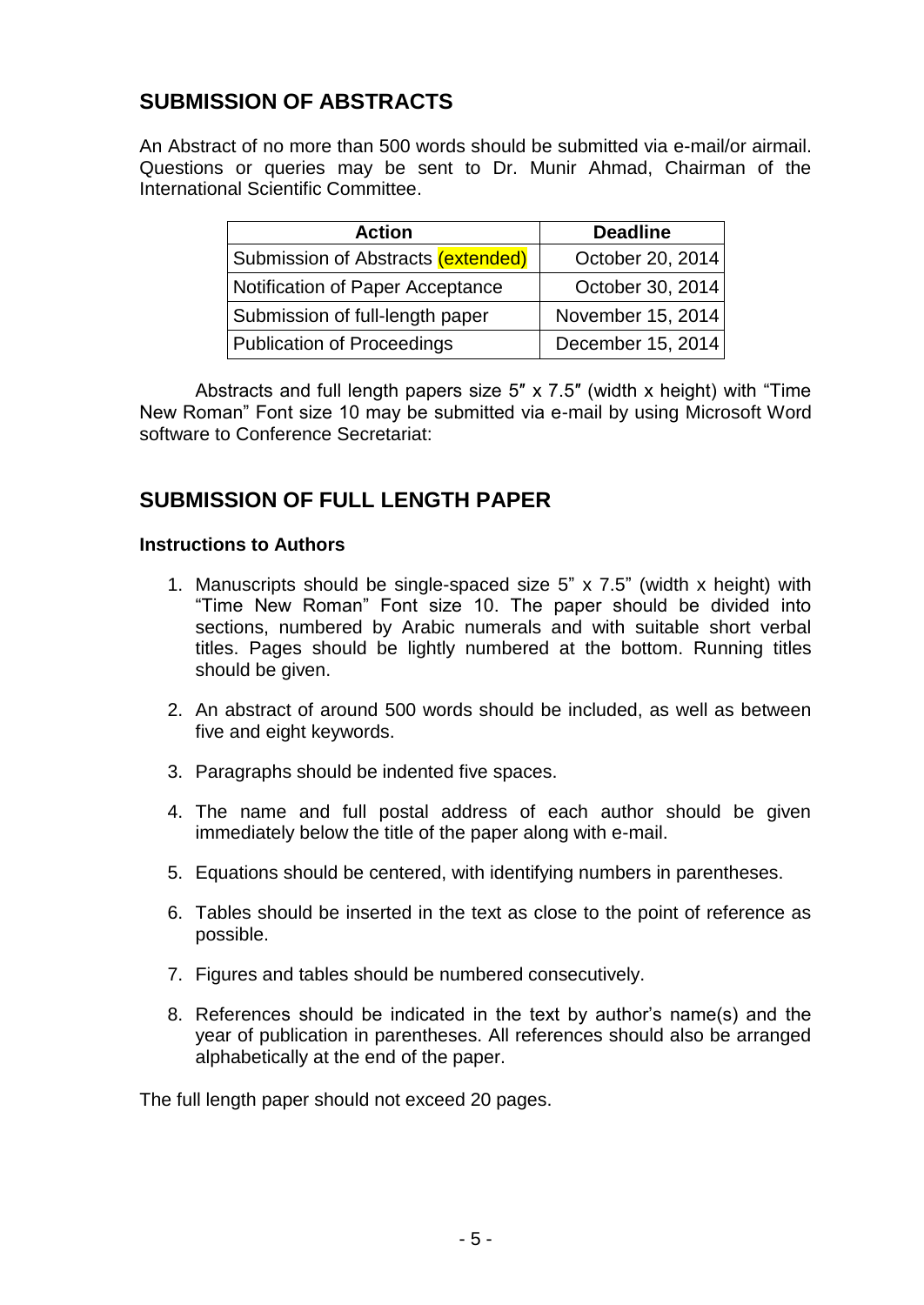## **CONTACT PERSONS**

#### *Dr. Asep Saefuddin,*

Professor at the Dept. Statistika FMIPA IPB Rector Universitas Trilogi, Jakarta – Indonesia Mobile: +62 811119287 Tel: +62 251 8313023 Fax: +62 251 8381807 Email: [asaefuddin@gmail.com](mailto:asaefuddin@gmail.com)

## **and/or**

#### *M. Iftikhar*

Executive Secretary, Islamic Countries Society of Statistical Sciences (ISOSS), 44-A, Civic Centre, Sabzazar Scheme, Multan Road, Lahore (PAKISTAN) Tel: +92-42-3749-0670 / 3587-8583 Email: [iccs13@isoss.net](mailto:iccs13@isoss.net) URL: [www.iccs13.isoss.net](http://www.iccs13.isoss.net/)

## **TENTATIVE PROGRAM**

| 18.12.2014 | Registration<br><b>Opening Ceremony</b><br><b>Keynote Address</b><br><b>Technical Sessions</b> |
|------------|------------------------------------------------------------------------------------------------|
| 19.12.2014 | <b>Plenary Sessions</b><br>▪<br><b>Technical Sessions</b><br><b>City Tour</b>                  |
| 20.12.2014 | <b>Technical Sessions</b><br><b>City Tour</b><br>▪                                             |
| 21.12.2014 | <b>Technical Sessions</b><br><b>Business Session</b><br><b>Closing Ceremony</b>                |

Detailed program will be released in November, 2014